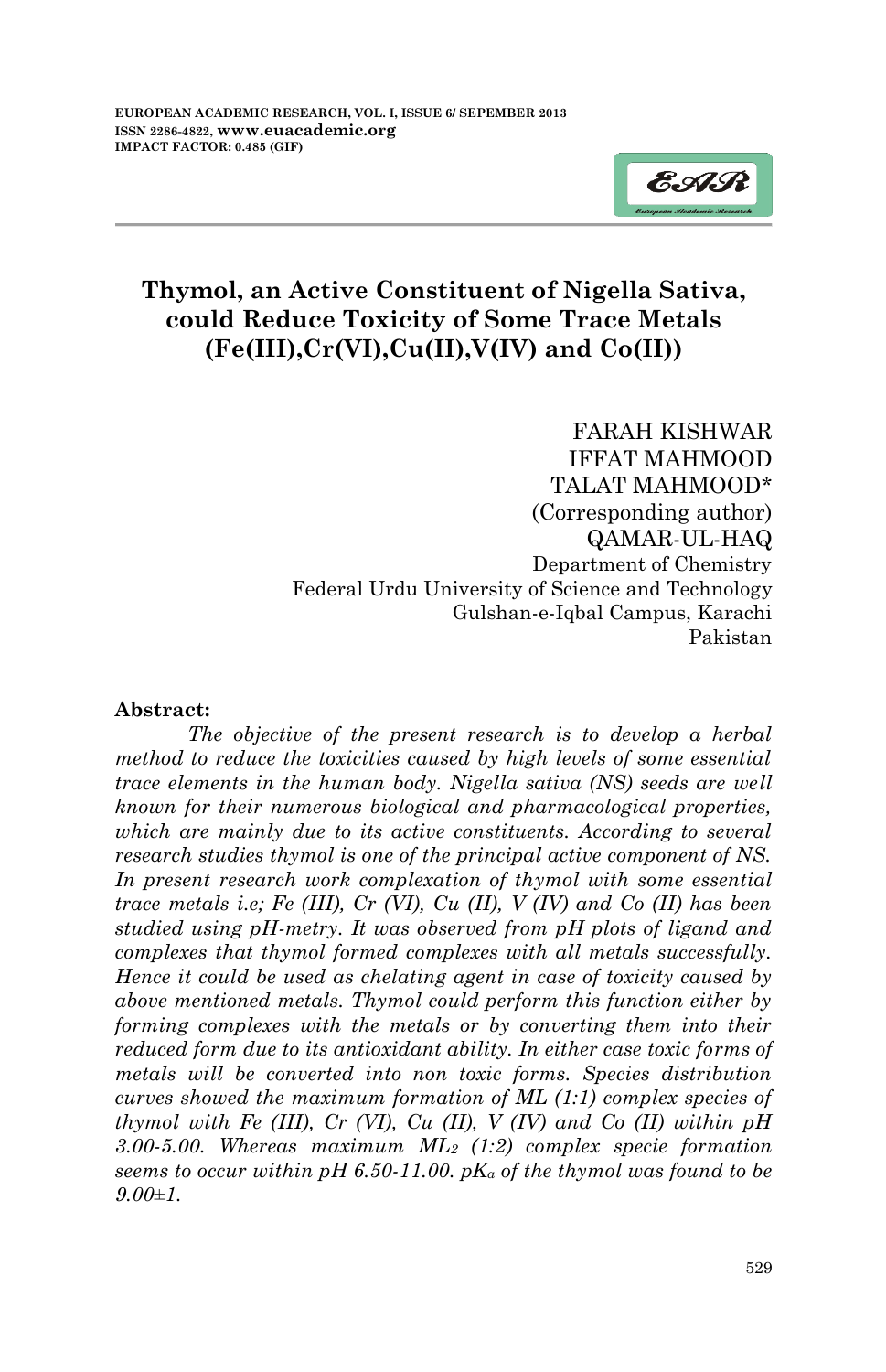**Key words**: *Nigella sativa*, Thymol, Chelating agent, Antioxidant, Essential metal toxicity, pH-metry.

# **Introduction**

Thymol  $(2-isoprovl-5-methylphenol)$   $(C_{10}H_{14}O)$  (Fig. 1) is a natural monoterpene phenol which can be isolated from the essential oils of various plants [1]. It is main constituents of *Nigella sativa* seed also [2, 3]. In several research studies different bioactivities and pharmacological properties of *N. sativa* seeds were found to be due to thymol which include antioxidant [4], anti-microbial [5-8] and anti-inflammatory [9] activities. Thymol has also been reported to possess antimutagenic [10], anti-tumor [11] and fungicide [12] effects.

Thymol has been determined in *Nigella sativa* oil through differential pulse voltammetric method. The voltammograms showed reproducible peaks at  $E_p + 0.49$  V for thymol [13]. The level of thymol in *N. sativa* seeds through high performance liquid chromatography technique has been reported to be  $169.35 \pm 100.12$  [2].

Iron has a key role in our life, as it is an essential component of several proteins and enzymes. It can serve different functions because of the fact that it can exist in two different ionic states, ferrous and ferric iron, e.g.; it can serve as a cofactor to enzymes involved in oxidation-reduction reactions [14]. Iron (III) forms complexes with numerous ligands such as chloride, cyanide, amines etc., but oxygen containing ligands have high affinity for it [15].

Chromium is widely distributed in our entire environment including air, water, soil, plants and in animals.  $Cr^{3+}$  and  $Cr^{6+}$  are the most common form of chromium [14, 16]. Trivalent state is effective and is used as an essential mineral for human beings. It plays important role in metabolism of carbohydrate and lipid [17, 18]. In acidic solution Cr (VI) is a powerful oxidant [15].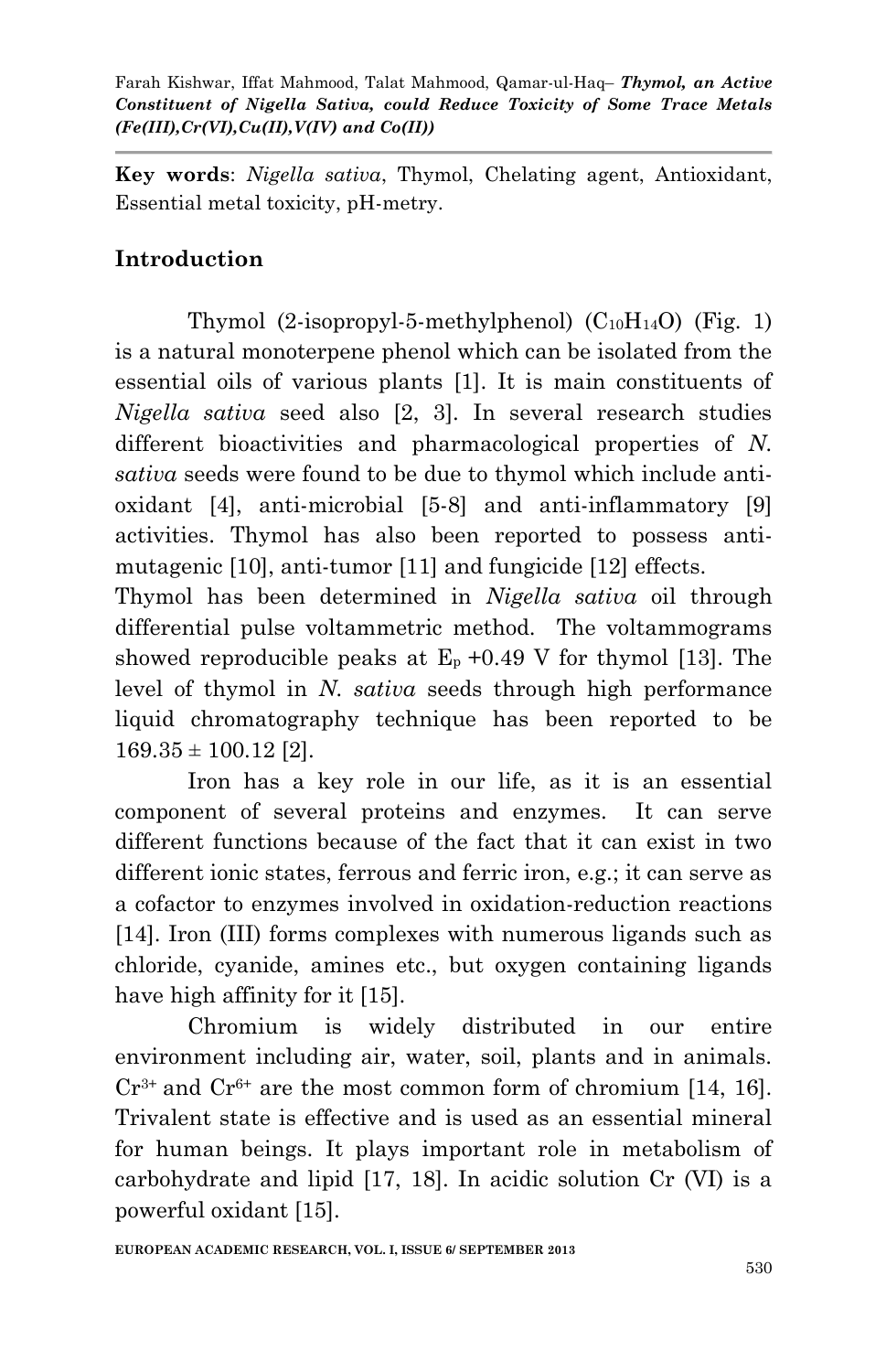Copper compounds commonly occurs as copper (II) salts. Since copper can easily accept and donate electron, it plays a vital role in oxidation reduction reactions of the body as well as in scavenging of free radicals [19]. It also serves as a constituent of several proteins and enzymes [20]. Several Cu (II) complexes can be obtained by treating aqueous solutions with different ligands [21].

Vanadium is another essential trace element which is necessary for growth, bones development, and healthy teeth and also for reproduction [14, 16]. The ability of vanadium to exist as V(IV) and V(V) makes it very important in several enzymatic reactions [22]. Vanadium (IV) forms complexes with several ligands, but the chemistry of vanadium (IV) is dominated by oxygen compounds or oxo-vanadium (IV) ion  $(VO<sup>2+</sup>)$ .

Cobalt is also an essential element for human as it is the key mineral of vitamin  $B_{12}$  [14] and therefore, it helps in red blood cells formation and nerve tissue maintenance. It helps in metabolism of carbohydrates, protein, fats and folic acid [23]. Co (II) is its most stable oxidation state and it forms numerous complexes.

Above discussed trace elements are very important as they perform a variety of essential structural and regulatory roles. But it is a fact that if the deficiency of any of them may be fatal, their excess can be equally deadly. Hence upper level (UL) of their recommended intakes (RDA) should not exceed (Table 1) [24]. If metal's intake exceeds the UL, it results in metal toxicity which is very dangerous. For example, excess iron promotes the formation of free radicals and causes cell death due to excess oxidation of cellular components. Iron overload can damage iron storing organs, especially heart and liver. Iron toxicity may result in heart diseases, diabetes, arthritis and cancer [25, 26]. High levels of chromium may cause renal failure. Specially Cr (VI) is a strong irritant and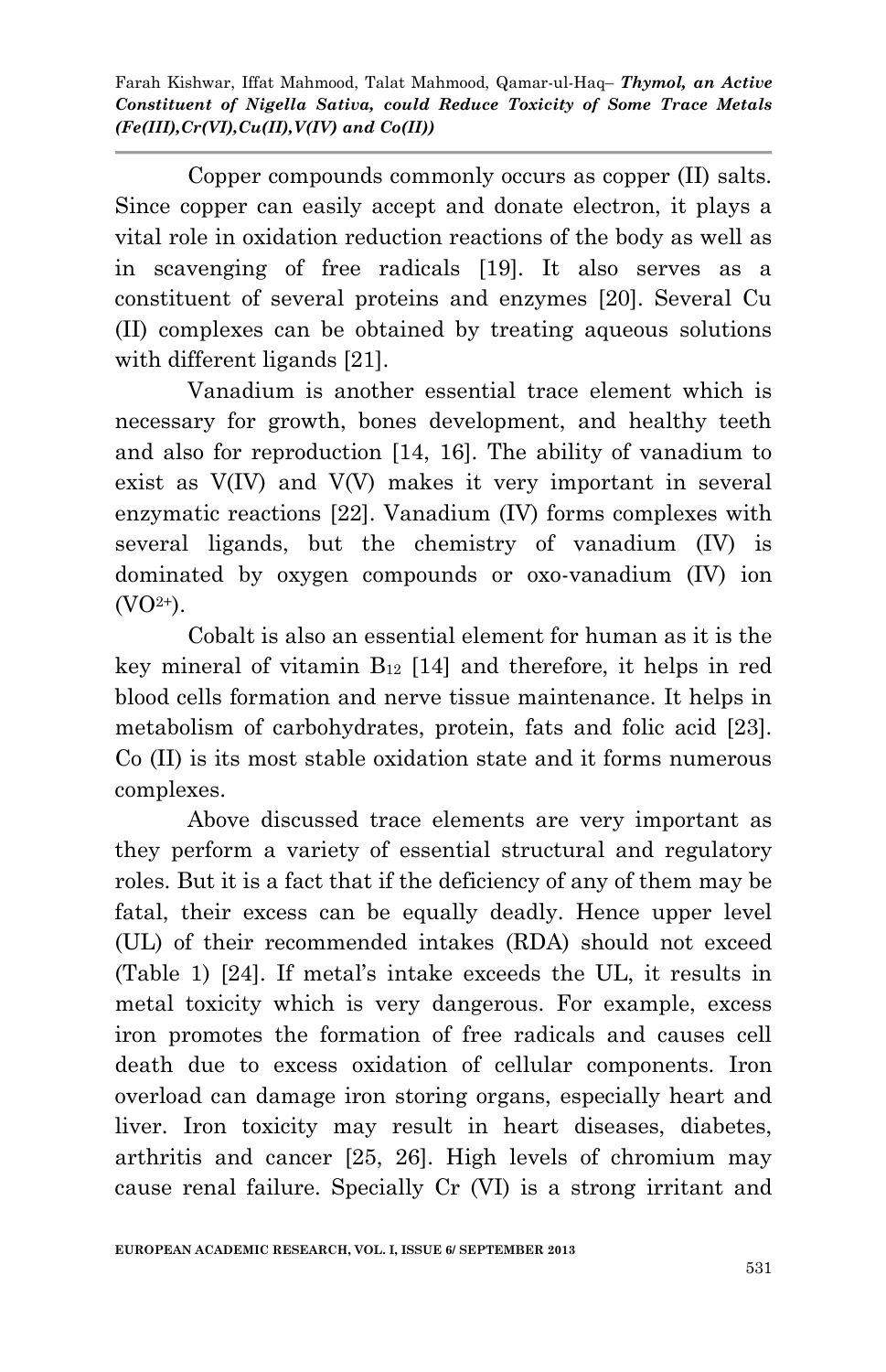can cause allergic reactions, such as skin rashes. At high levels its inhalation may irritate nose lungs, stomach and intestines, whereas its ingestion can cause stomach upsets and ulcers, convulsions, kidney and liver damage and even death [27]. Excessive copper intake may cause headache, nausea, abdominal pain and diarrhea. Acute copper toxicity may result in heart problems, liver damage, jaundice, kidney failure, coma and death [24]. Vanadium toxicity may result in stunted growth. High doses of vanadium even may lead to death [28]. Exposure to vanadium dust may result in rhinitis, nose bleeds, conjunctivitis, and pain in chest, sore throat and cough. Large doses of cobalt might stimulate thyroid and bone marrow functions [29].

# **Material and Methods**

**Reagent and glassware:** All the reagents used were of analytical grade, purchased from Merck, Bio Basic Inc., and MP Biochemicals LLC. All glassware used was of standard quality. They were properly cleaned and rinsed with distilled- deionized water. For pH-metric studies ferric chloride (hexa hydrate), potassium dichromate, copper sulphate (penta hydrate), vanadyl sulphate (penta hydrate), cobalt acetate (tetra hydrate), thymol and sodium hydroxide were used.

## **Instrumentation:**

*Electrical balance:* Shimadzu, Model AX 200 was used for weighing.

*pH meter:* Jenway, Model 3510 pH meter.

**Sample Preparation:** Caliberation buffers of pH 4.00 and 7.00 were prepared using buffer tablets. NaOH  $(0.1 \text{ M})$ , FeCl<sub>3</sub>.6H<sub>2</sub>O  $(0.005 \ M)$ ,  $K_2Cr_2O_7$   $(0.005 \ M)$ ,  $CuSO_4.5H_2O$   $(0.005 \ M)$ ,  $VOSO_4.5H_2O$  (0.005 M),  $Co(CH_3COO)_2.4H_2O$  (0.005 M) and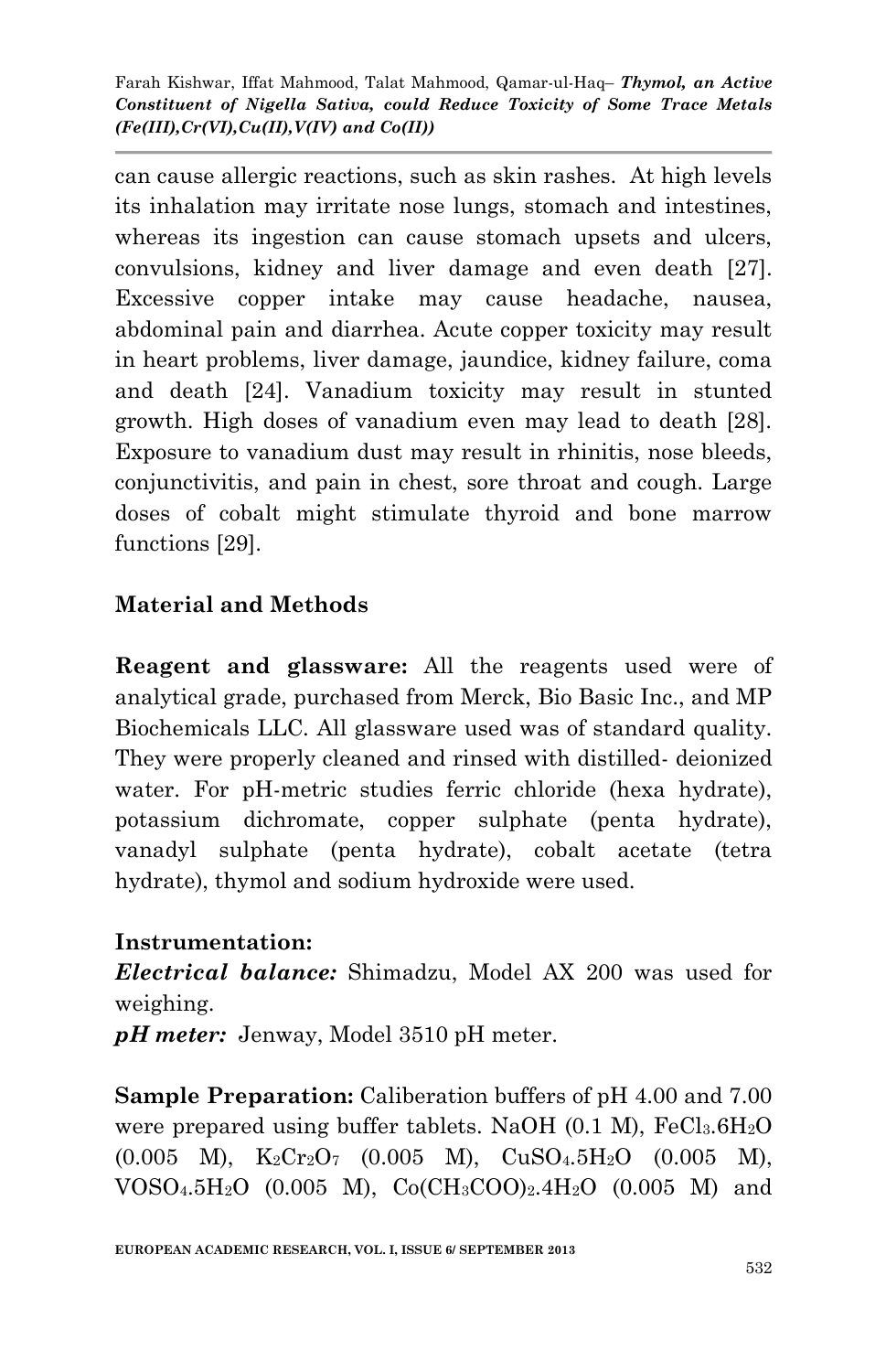thymol (0.005 M) were also prepared. NaOH was standardized using oxalic acid as standard solution, every time, before use.

## **Experimental:**

*pH-metric studies:* All pH metric titrations were performed at 25±5˚C. All pH metric titrations were carried out in a double walled glass cell. The temperature was controlled by circulating water through a thermostat (HAAKE, KT 33 Germany). The capacity of the cell was 100 mL. The rubber stopper of the cell contained four holes, one for micro-burette for addition of standard base, another one for purging inert gas (Nitrogen) and the third hole for the removal of oxygen and the forth for glass electrode. The solution completely deareated by passing  $N_2$  gas for 30 minutes in a sealed flask and was protected with atmosphere.

*pH-metric titration of ligand (Thymol):* For this purpose, 40 mL of thymol solution (0.005M) and 10 mL of distilled deionized water were taken in the pH metric cell containing magnetic bead. Purified nitrogen gas was perged through the solution for half an hour. Then the thymol solution was titrated against 0.1M standard sodium hydroxide solution. NaOH solution was standardized using 0.05M Oxalic acid solution prior to the pH metric titration of thymol.

During titration regular stirring was maintained by means of magnetic stirrer. Standard NaOH was added in sufficiently small increments of 0.05 mL with the help of microburette and after each increment pH of the reaction mixture was recorded till pH was not affected by further addition of standard NaOH. pH values were plotted against the added volume of standard NaOH.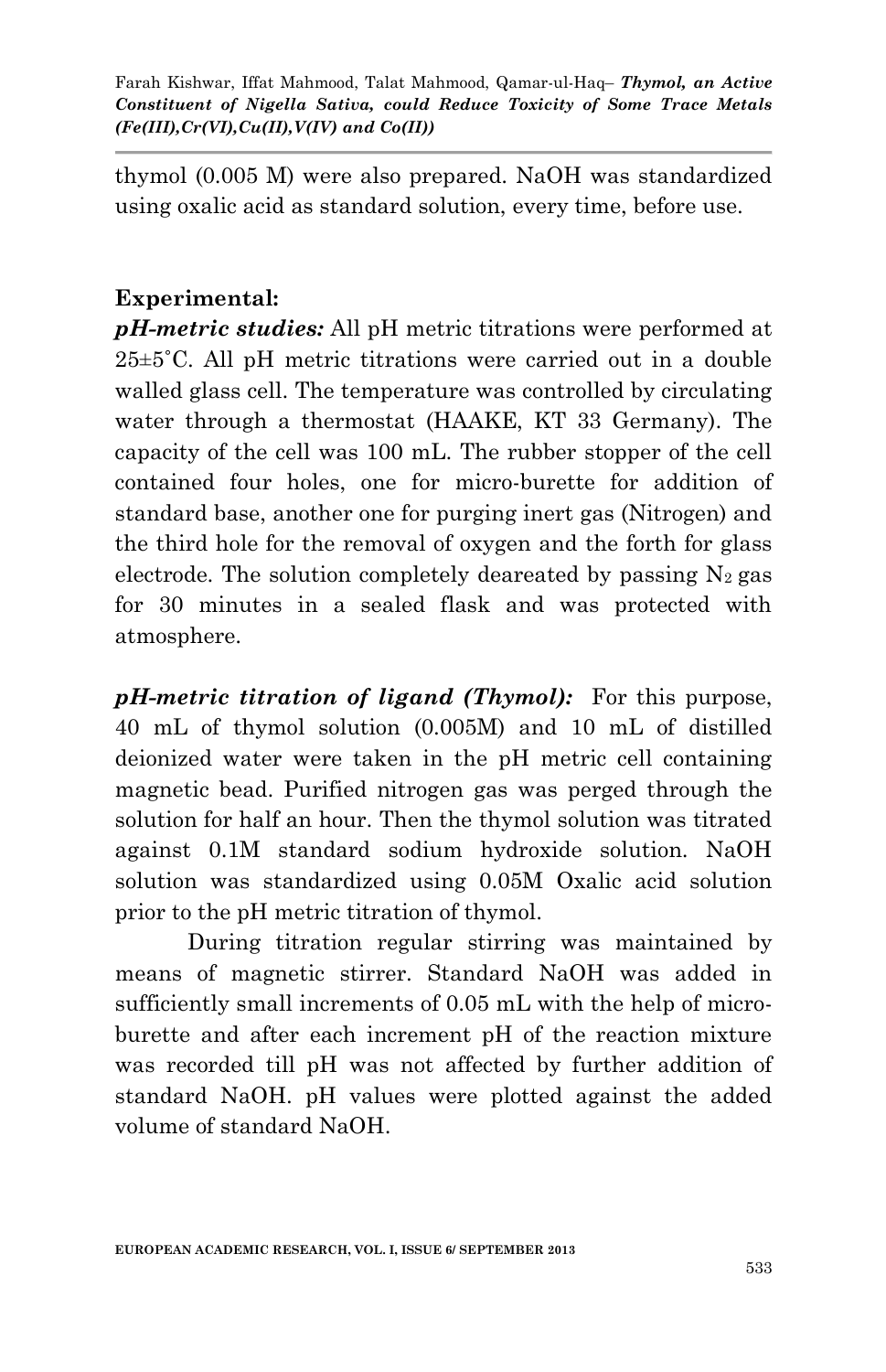*pH-metric titrations of metal{Fe(III), Cr(VI), Cu(II), V(IV) and Co(II)}- Thymol complexes:* For pH metric titration of Fe (III)-thymol complex, 40mL of thymol solution (0.005M) and 10mL of Fe (III) solution (0.005M) were mixed to give 1:4 metalligand solution. The resulting reaction mixture was titrated against standard sodium hydroxide solution (0.1M) under the same conditions and in the same manner as previous two titrations, in order to compare pH metric titration of thymol and Fe (III)-thymol complex.

Similarly, pH metric titrations of other complexes of thymol i.e; complexes with  $Cr(VI)$ ,  $Cu(II)$ ,  $V(IV)$  and  $Co(II)$  were performed in the same manner and under the same conditions. For each titration pH values were plotted against volume of standard NaOH added, which provide valuable information. With the help of pH-metric data species distribution curves were also plotted to find out best pH values for M (free metal),  $ML$  (1:1 complex) and  $ML_2$  (1:2 complex) species.

#### **Results and Discussion**

*pH-metric Titrations of Thymol and its Complexes:* As a reference, titration was initially performed with ligand (thymol) solution. Here only one curve near pH 10.80 was observed. Initial pH of thymol was 6.72. It increased rapidly with the addition of NaOH and then became constant.  $pK_a$  of the thymol was calculated using the relation  $pK_a$ = -log  $K_a$ . It was found to be 9.00±1, which is close to the reported value 10.50 [30].

To check complexation similar titrations were repeated with complexes of thymol with some metals i.e. iron(III),  $chromium(VI)$ ,  $copper(II)$ , vanadium  $(IV)$  and  $cobalt(II)$ . Significant changes in the titration curves of complexes and ligand were observed in all the cases (Fig. 2), which shows release of H+ ions due to complexation.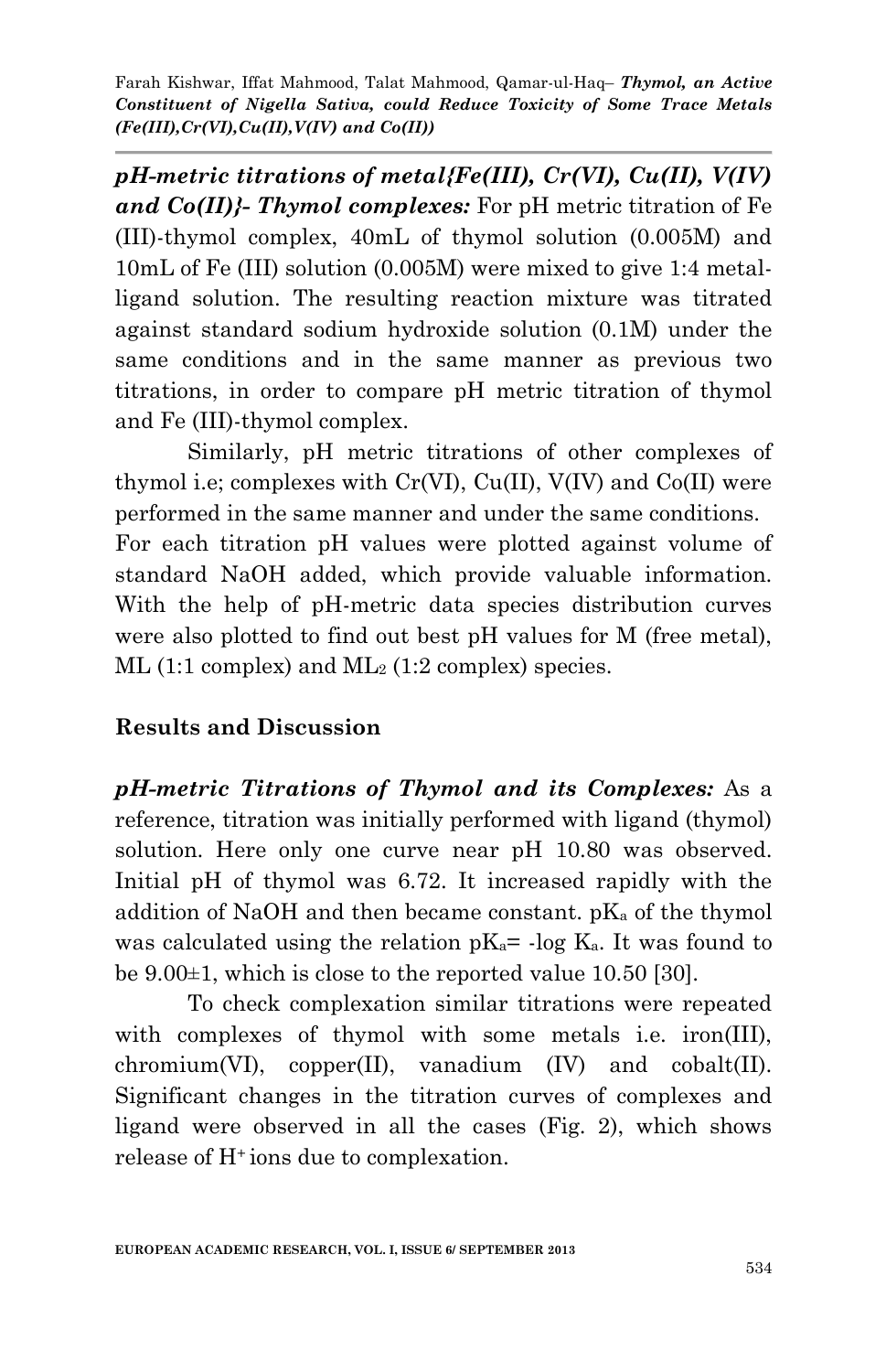In case of Fe(III)-thymol complex, two prominent curves were observed near pH 3.00 and 10.00. First curve shows rapid reaction between metal and ligand, which may be due to formation of 1:1 metal-ligand complex (ML) and 1:2 metalligand complex (ML2) species. This curve reveals prominent complexation at low pH (pH-3.00), but as the volume of added NaOH increased a drastic change in pH was observed and the pH plot goes straight in upward direction showing unavailability of  $H^+$  ion for the neutralization. Here second curve was examined which indicates titration of excess ligand. Similarly, In Cr(VI)-thymol titration prominent difference in the titration curves of complex and ligand confirms complexation. In this case also two curves were observed, first curve starts near pH 5.50 and covers a pH range up to 8.00, and here probably maximum complex formation took place. Second curve crossed the ligand's curve and showed pH higher than the pH of ligand's curve. This indicates that complex may have some water molecules in its co-ordination sphere, which were releasing  $H^+$  ions after complex formation and those  $H^+$  ions were neutralizing by NaOH. In titration curve of Cu(II)-thymol complex a twist was observed at pH 5.80 and two curves near pH 6.50 and 9.50 were observed. First two changes may be due to formation of ML and ML<sup>2</sup> complex species respectively, whereas the third one may be due to titration of excess ligand. In case of V(IV)-thymol complex drastic change in the titration curves of complex and ligand was observed. Here first curve starts near pH 4.00 and reveals that the complex between V(IV) and thymol is stable at low pH. ML and ML2 complex species of V(IV)-thymol complex seems to form within pH range 4.00-5.00, after which rapid increase in pH was observed with the addition of the base. Second curve was seen near pH 9.50. This curve proceed in the same manner as that of the ligand, hence it seems that this curve is due to the titration of excess ligand. In case of Co (II) -thymol complex also clear difference in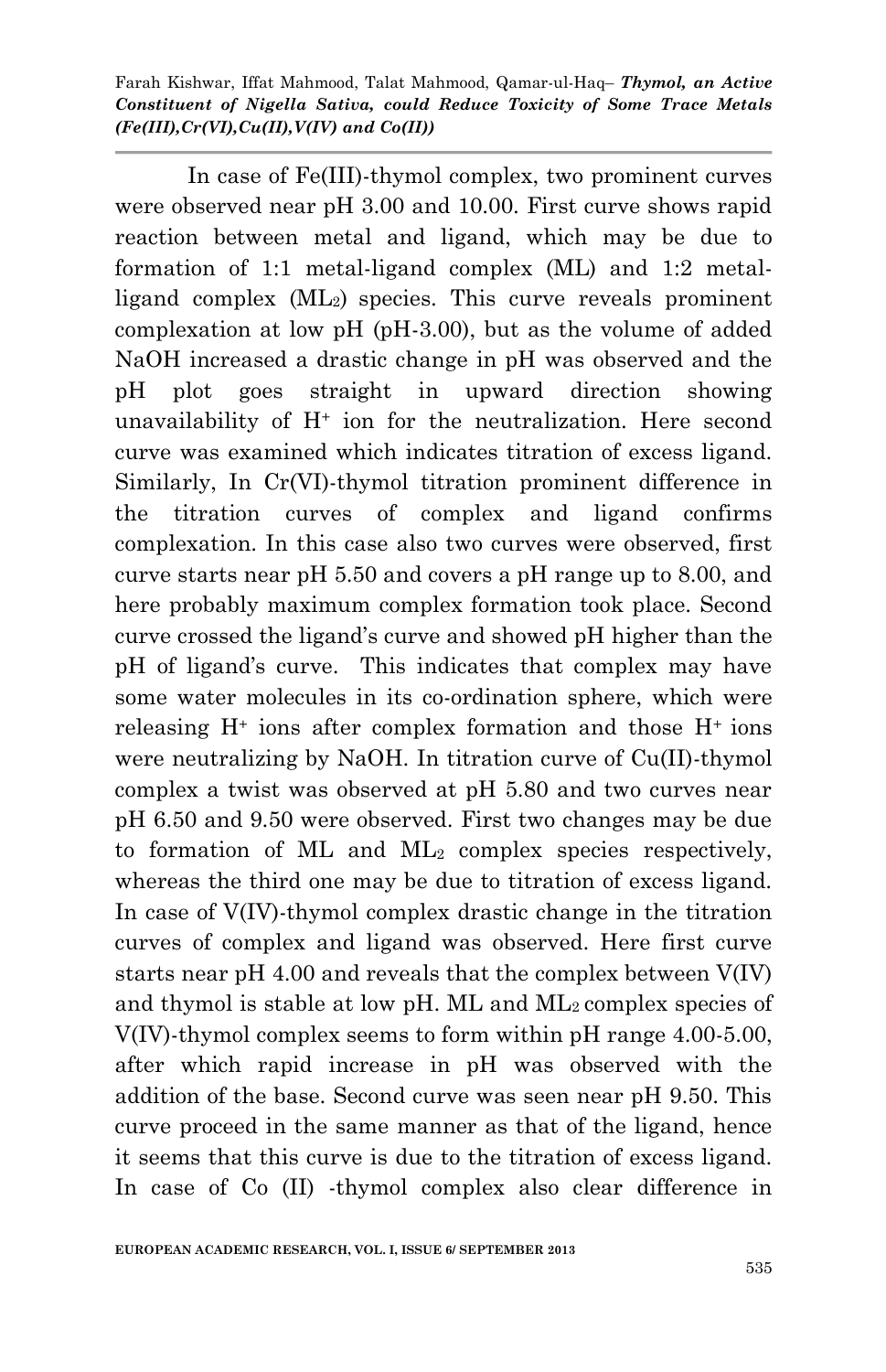titration curves of complex and ligand was observed revealing complexation. In titration curve of complex two distinct curves were observed, one near pH 8.00 and second near pH 9.00. These curves may be due to formation of ML and ML<sup>2</sup> species respectively (Fig. 2).

It was observed that out of all metals, Fe(III) formed complex at the lowest pH. V(IV) formed complex at moderate pH, whereas rest of the metals formed complexes at relatively higher pH. As far as stability of these complexes is concerned Fe(III) complex seems most stable, V(IV) complex seems to have moderate stability; whereas rest of the complexes were relatively of lower stabilities.

*Species Distribution Curves of Thymol Complexes:* With the help of pH-metric data, species distribution curves were plotted against pH and percent distribution of complex species. In each case two curves were obtained for complex, one for ML whereas second for ML<sub>2</sub> complex species. In case of Fe (III)thymol complex maximum ML species was probably formed near pH 3.00, whereas maximum ML2 formation seems to occur near pH 6.50 (Fig.3a). The complex seems stable at low pH. Species distribution curve shows that out of all studied complexes of thymol and Fe(III) formed most stable complex.

For Cr (VI)-thymol complex, it seems from the specie distribution curve that maximum complexation of ML and ML<sup>2</sup> took place near pH 5.00 and 8.50 respectively, whereas between pH range 6.00-6.50 each specie was 50% (Fig.3b). For Cu (II) thymol complex specie distribution plot showed continuous decrease in the concentration of free metal ion with the addition of NaOH. Maximum percent distribution ML and ML<sup>2</sup> species seems to found around pH 4.00 and 7.00, whereas between pH 5.00 to 6.00 each species was 50% (Fig.3c). For V(IV)-thymol complex ML and  $ML_2$  were seems maximum at pH 4.00 and 6.50 respectively (Fig.3d). The complex of Thymol with Co(II) showed 50% formation of each of the ML and  $ML_2$  near pH 8.00,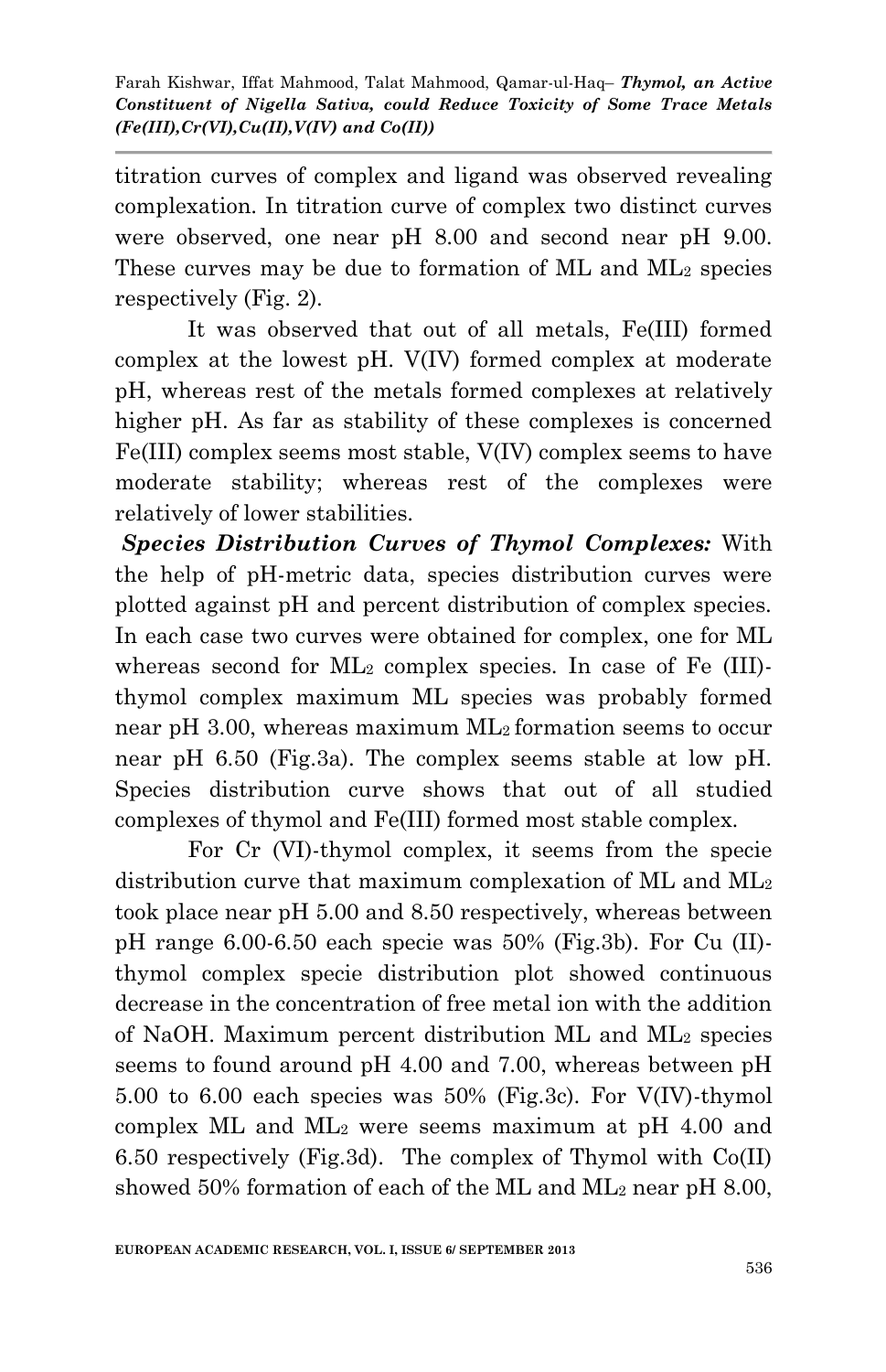and their maximum formation at pH higher than 5.00 and at pH 11.00 respectively (Fig.3e).

### **Conclusion:**

Thymol is an active constituent of many herbs [1] including *Nigella sativa* seeds [2, 31]. This component contributes very much for most of the pharmacological properties of *N. sativa* seeds such as antioxidant, anti-tumor, anti-inflammatory, antidiabatic, antitussive and antimicrobial activities. Several researches have been carried to examine its biological properties but not much work has been carried out on its complex forming abilities with metals. Keeping this point in view present research has been carried out.

Complexation of thymol with different metals i.e. Fe(III),  $Cr(VI)$ ,  $Cu(II)$ ,  $V(IV)$  and  $Co(II)$  was investigated by pH-metry. The study revealed that thymol successfully forms complexes with all metals. It was observed that out of above mentioned metals Fe(III) and V(IV) forms relatively stable complexes with thymol. Moreover, these metals formed complexes at lower pH as compared to rest of the metals.  $pK_a$  of thymol was also determined.

As we know that all metals studied in present research are required in trace quantities for the human body and their excess results in heavy metal toxicity which can cause a wide range of problems. From present research it is concluded that in case of toxicity caused by any of above mentioned metals thymol could be helpful in removing them from the body. Thymol could eliminate these metals from the body either by forming complexes with them or by converting the metals into their reduced form. In first case metals after complex formation become unable to absorb in the body whereas in the later case being anti-oxidant thymol converts toxic forms of metals in harmless and useful forms, for example Fe (III) to Fe (II), Cr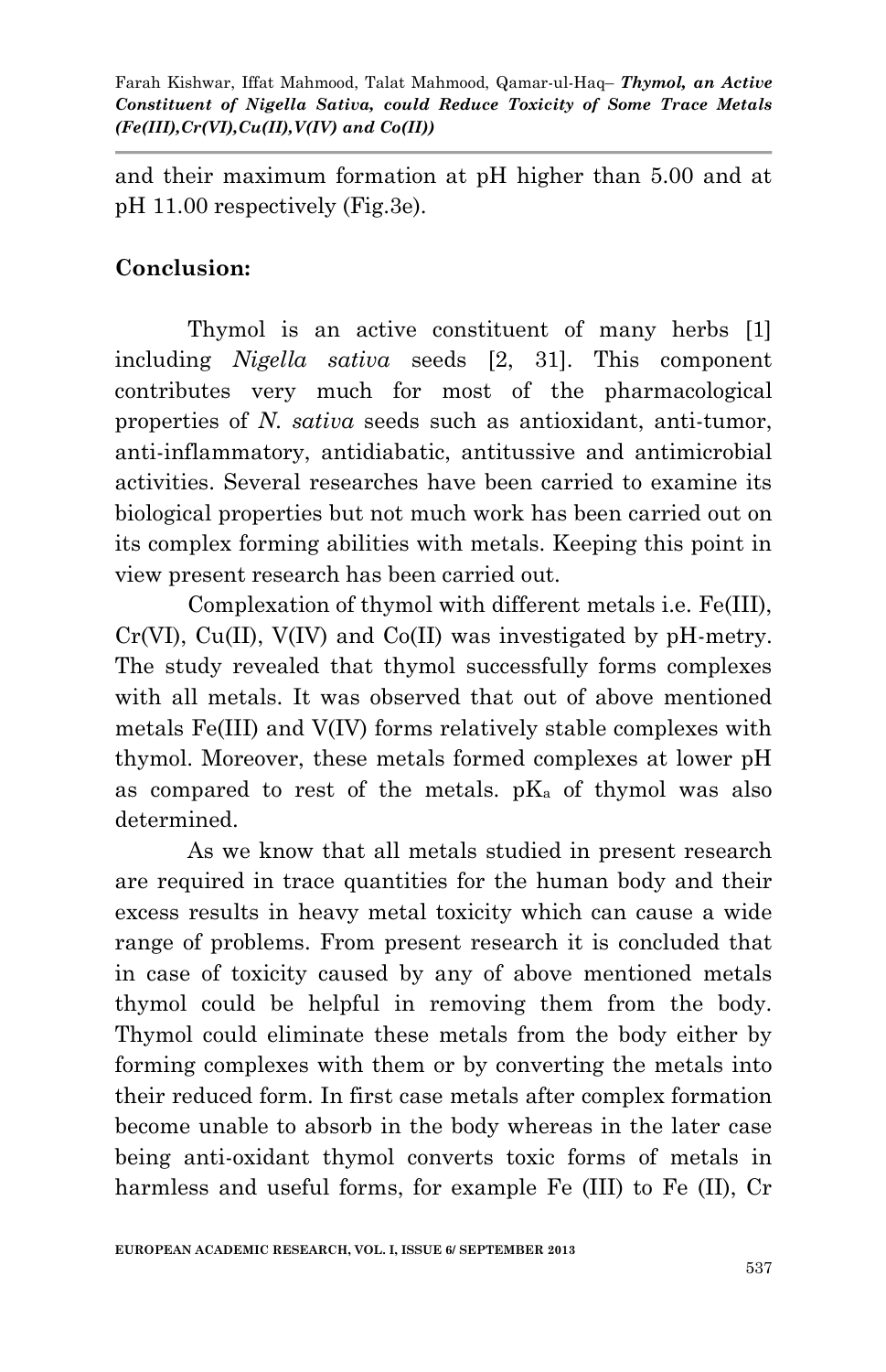(VI) to Cr (III) etc. These reduced forms are needed by the body to perform different vital roles [32]. Furthermore, this way of treatment could be much safer than others, such as chelation therapy which may produce dangerous side effects [33, 34]. It was concluded that in addition to thymoquinone, which is another active constituent of *Nigella sativa* and has been reported to possess the same ability [35], thymol could also be used as a chelator in chelation therapy instead of drugs which are used in this technique and are potentially toxic [36]**.**

**Table 1. Recommended dietary allowances (RDA), adequate intakes (AI) and tolerable upper intakes levels (UL) of some trace elements for adults.**

| Parameters | Fe     | $_{Cr}$       | Cи            |               | Co            |
|------------|--------|---------------|---------------|---------------|---------------|
|            | mg/day | $(\mu g/day)$ | $(\mu g/day)$ | $(\mu g/day)$ | $(\mu g/day)$ |
| <b>RDA</b> | 8-18   | -             | 700-900       | 20-30         | $5-8$         |
| AI         |        | 25-35         |               |               |               |
| UL         | 45     |               | 10,000        | 18,000        |               |



**Fig. 1. Structure of thymol**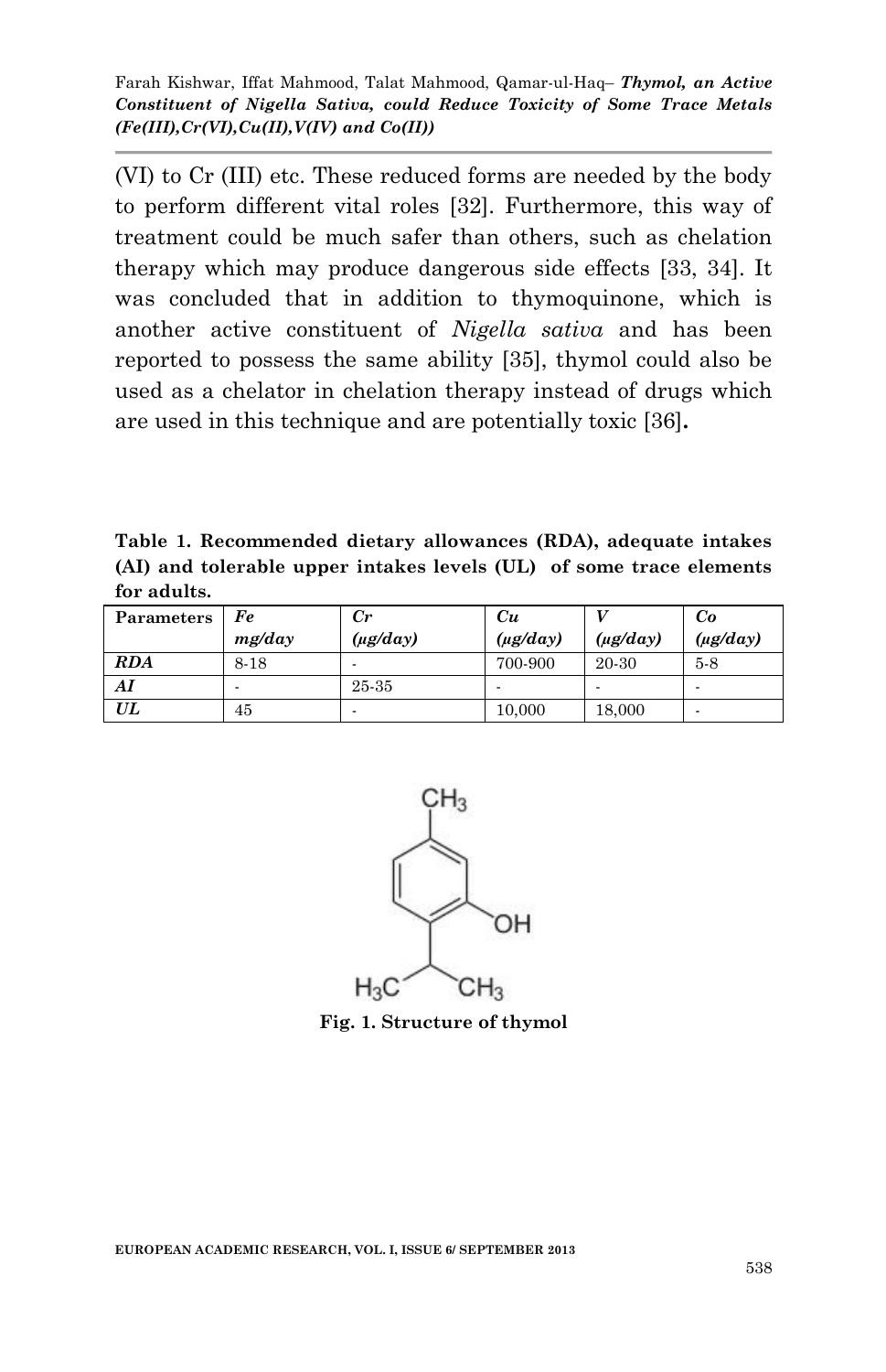

**Fig. 2. pH curves of thymol and its complexes**

L = Thymol,  $C_1$ = Fe(III)-thymol complex,  $C_2$ = Cr(VI)-thymol complex,  $C_3$ = Cu(II)-thymol complex,

 $C_4$ = V(IV)-thymol complex,  $C_5$ = Co(II)-thymol complex.



## **Fig. 3. Species distribution curves**





**EUROPEAN ACADEMIC RESEARCH, VOL. I, ISSUE 6/ SEPTEMBER 2013**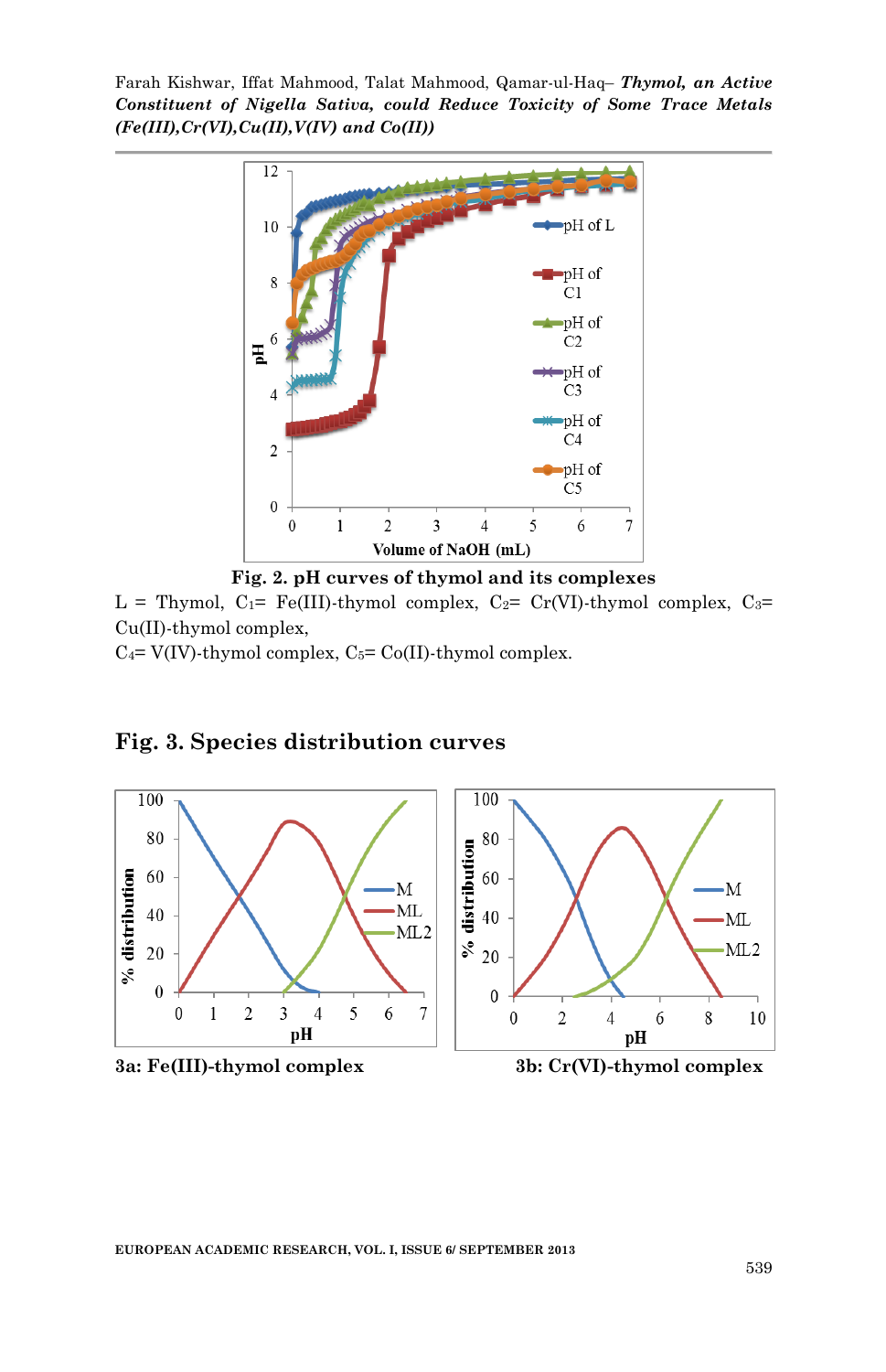Farah Kishwar, Iffat Mahmood, Talat Mahmood, Qamar-ul-Haq– *Thymol, an Active Constituent of Nigella Sativa, could Reduce Toxicity of Some Trace Metals (Fe(III),Cr(VI),Cu(II),V(IV) and Co(II))*





**3e: Co(II)-thymol complex**

#### **BIBLIOGRAPHY:**

- 1. Morrison, R.T. and R.N. Boyd. 2003. *Organic Chemistry*. 6th edition. New Delhi, India: Prentice Hall of India Private Limited.
- 2. Al-Saleh, A.I., G. Billedo, and I.I. Al-Doush. 2006. "Levels of Selenium, DL-α-tocopherol, DL-γ- tocopherol, all-transretinol, thymoquinone and thymol in different brands of *Nigella sativa* seeds." *Journal of Food Composition and Analysis* 19(2-3): 167-175.
- 3. Ghosheh, O.A. A.A. Houdi, and P.A. Crooks. 1999. "High performance liquid chromatographic analysis of the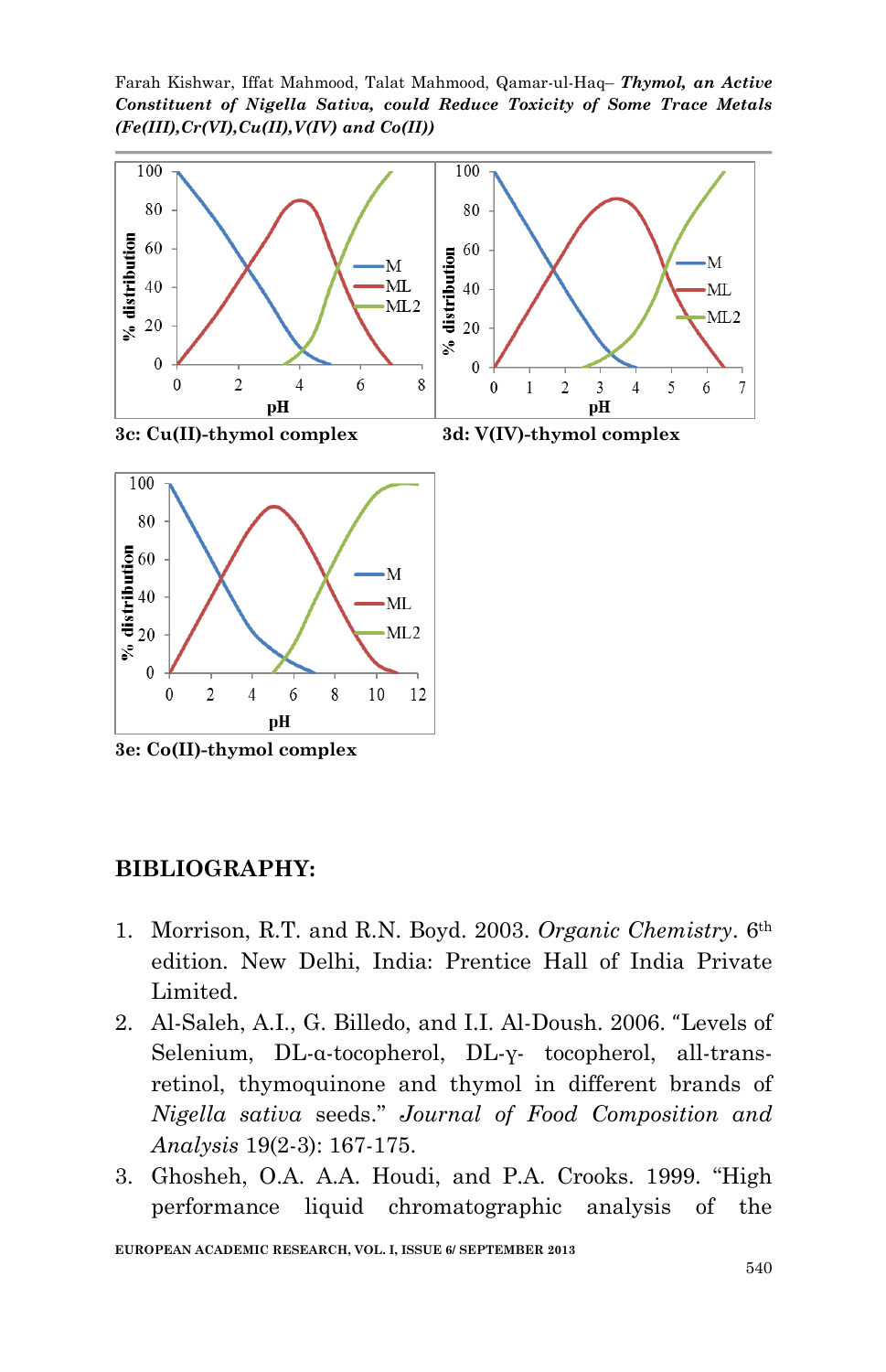pharmacologically active quinones and related compoundsin the oil of the black seed (*Nigella sativa L*.*)*." *Journal of Pharmaceutical and Biomedical Analysis* 19(5):757- 62.

- 4. Kruk, I., T. Michalska, K. Lichszteld, A. Kladna and H.Y. Aboul-Enein. 2000. "The effect of thymol and its and its derivatives on reaction generating reactive oxygen species**."** *Chemosphere* 41(7): 1059–1064.
- 5. Bourgou, S., A. Pichette, B. Marzouk, and J. Legault 2010. "Bioactivities of black cumin essential oil and its main terpenes from Tunisia." *South African Journal of Botany* 76(2): 210-216.
- 6. Salman, M.T., R.A. Khan and I. Shukla. 2008. "Seed oil against multi-drug resistant bacteria from clinical isolates." *Natural Product Radiance* 7(1): 10-14.
- 7. Sidkey, N.M., E.M. Desoukey, M.S. Ammar and W.M. Hussein. 2000. *Al-Azhar Journal of Pharmaceutical Sciences* 26: 40.
- 8. Karapinar, M. and S.E. Aktug. 1987. "Sensitivity of some common food-poisoning bacteria to thyme, mint and bay leaves." *International Journal of Food Microbiology* 3(6):349-354.
- 9. Marsik, P., L. Kokoska, P.Landa, A. Nepovim, P. Soudek and T. Vanek. 2005. "In vitro inhibitory effects of thymol and quinones of *Nigella sativa* seeds on cyclooxygenase-1 and -2-catalyzed prostaglandin E2 biosyntheses." *Planta Medica* 71(8): 739-42.
- 10. Mezzoug, N., Elhadri, A., Dallouh, A., Amkiss, S., Skali, N.S., Abrini, J., Zhiri, A., Baudoux, D., Diallo, B., El Jaziri, M. and Idaomar, M. 2007. "Investigation of the mutagenic and antimutagenic effects of Origanum compactum essential oil and some of its constituents." *Mutation Research* 629(2):100-10.
- 11. [Andersen, A.](http://www.ncbi.nlm.nih.gov/pubmed?term=Andersen%20A%5BAuthor%5D&cauthor=true&cauthor_uid=16835130) 2006. "Final report on the safety assessment of sodium p-chloro-m-cresol, p- chloro-m-cresol, chlorothymol,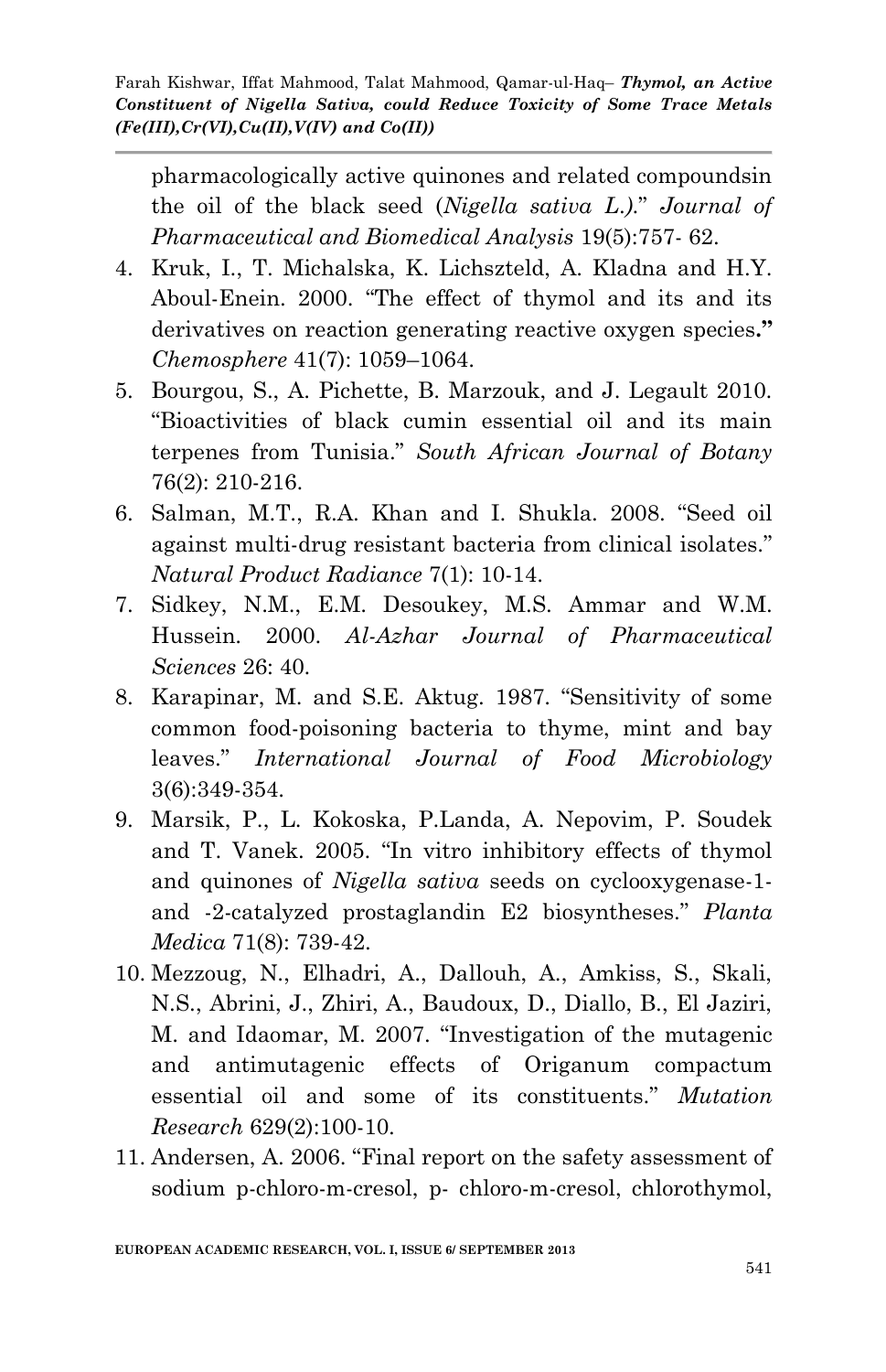mixed cresols, m-cresol, o-cresol, p-cresol, isopropyl cresols, thymol, o-cymen-5-ol, and carvacrol." *Int J Toxicol* 25(1): 29- 127.

- 12. Ahmad, A., Khan, A., Yousuf, S., Khan, L.A. and Manzoor, N. 2010. "Proton translocating ATPase mediated fungicidal activity of eugenol and thymol." *Fitoterapia* 81(8): 1157- 1162.
- 13. Michelitsch, A., Rittmannsberger, A., Huefner, A., Rueckert, U. and Likussar, W. 2004. "Determination of isopropylmethylphenols in black seed oil by differential pulse voltammetry." *Phytochemical Analysis* 15(5): 320-4.
- 14. Eleanor, N.W. and Sharon, R.R. 2002. *Understanding Nutrition*. 9th edition. Wadsworth, USA.
- 15. Sharpe, A.G. 1996. *Inorganic Chemistry*. 3rd edition, Longman Singapore Publishers Pte Ltd.
- 16. Lori, A.S. and Mary, B.G. 2003. *Nutrition: Science and Applications.* 4th edition. John Wiley & Sons, Inc.
- 17. Hellerstein, M.K. 1998. "Is chromium supplementation effective in managing type II diabetes?" *Nutr Rev*. 56(10): 302-306.
- 18. Mertz, W. 1998. "Interaction of chromium with insulin: a progress report." *Nutr. Rev*. 56(6): 174-7.
- 19. Linder, M.C. and Hazegh-Azam, M. 1996. "Copper biochemistry and molecular biology." *Am. J. Clin. Nutr*., 63(5): 797S-811S.
- 20. Uauy, R., Olivers, M., Gonzalez, M. 1998. *Am. J. Clin. Nutr*., 1998, 67, 952S.
- 21. Cotton, F.A. and Wilkinson, G. 1988. *Advanced Inorganic Chemistry*. 5th edition. John Wiley & Sons.
- 22. Baron, E.J. 2000. *Inorg. Biochem*., 80, 1.
- 23. Shane, B. 2000. "Folic Acid, Vitamin B-12, and Vitamin B-6." In *Biochemical and Physiological Aspects of Human Nutrition*, edited by M. Stipanuk, Philadelphia, W.B. Saunders Co.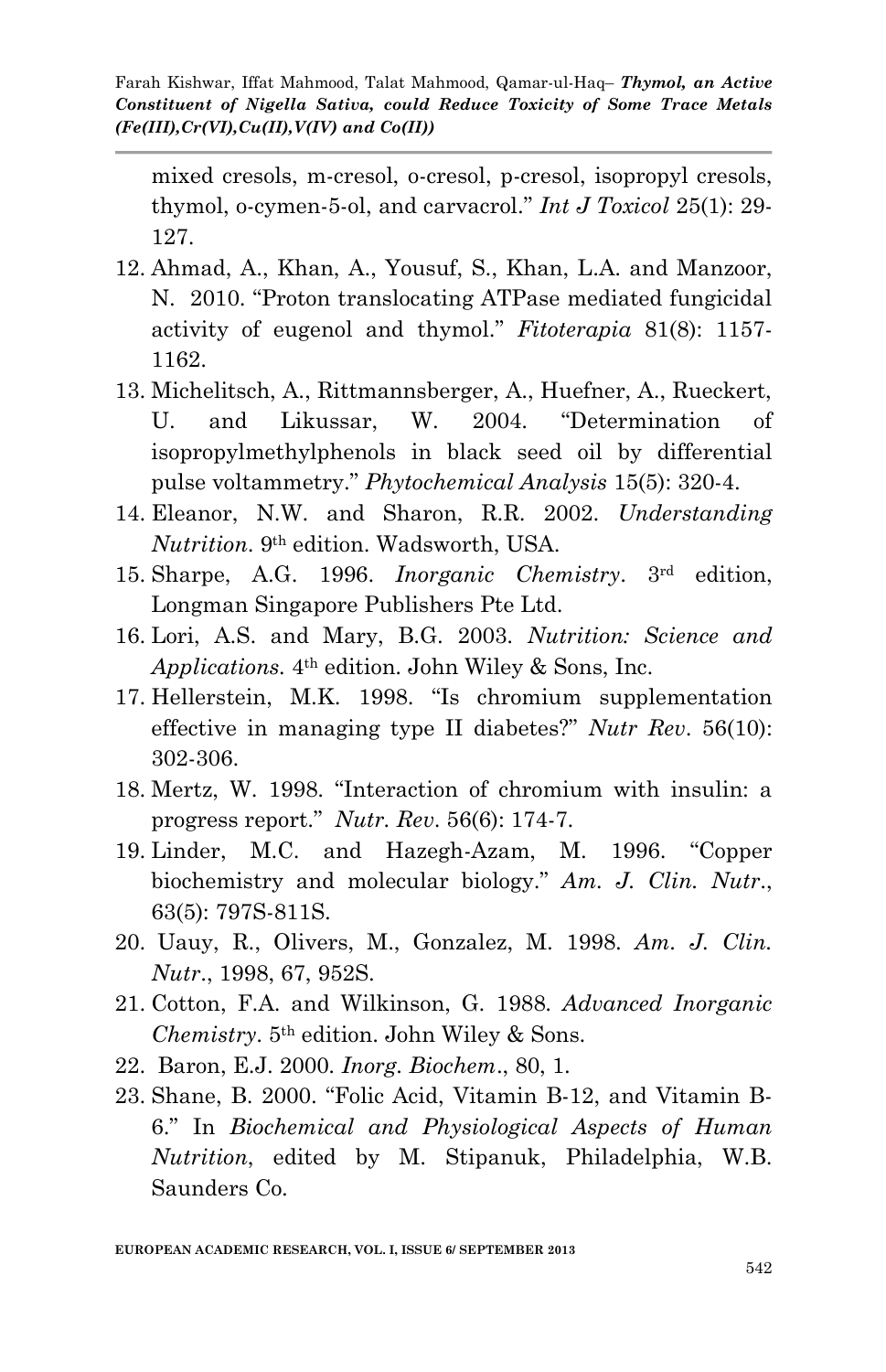- 24. Smolin, L.A. and Grosvenor, M.B. 2007. *Nutrition: Science and Applications*. John Wiley & Sons, Inc.
- 25. Bartfay, W.J. et al. 2000. "Cytotoxic aldehyde generation in heart following acute iron loading." *Journal of Trace Elements in Medicine and Biology* 14: 14-20.
- 26. Klipstein-Grobusch, K. et al. 1999. "Dietry iron and risk of myocardial infarction in the Rotterdam Study." *American Journal of Epidemiology* 149: 421- 428.
- 27. Stoecker, B.J. 1999. "Chromium." In *Nutrition in Health and Disease,* edited by M. Shils, , Olson, J.A., Shike, M. and Ross, A.C. 9th ed., 277-282. Baltimore: Willams and Wilkins.
- 28. Thompson, K.H. and Orvig, C. Vanadium Compounds in the Treatment of Diabetes. *Metal Ions Biol. Syst*. (2004). 41: 221.
- 29. Food and Nutrition Board, Institute of Medicine. 1998. *Vitamin B12*. *Dietary Reference Intakes: Thiamin, Riboflavin Niacin, Vitamin B-6, Vitamin B-12, Pantothenic Acid, Biotin, and Choline*, Washington D.C., National Academy Press 306-356.
- 30. Brown, W.B., Campbell, M.K. and Farrell, S.O. 2010. *Introduction to General, Organic and Biochemistry*. 9th ed. Belmont, USA 390.
- 31. Benkaci-Ali, F., Baalioumer, A., Wathelet, J.P. and Marlier, M. 2010. "Chemical composition of volatile oils from Algerian *Nigella sativa L*. seeds." *Journal of Essential Oil Research* 22(4): 318-322.
- 32. Khan, I.A.T. and Fatima, N. 2006. "Black seeds (*Nigella sativa*) – A source of iron and antioxidants." *Int. J. Biol. Biotech* 3: 151-155.
- 33. Bridges, S. 2006. "The promise of chelation." *Mothering* 54- 61.
- 34. Marsha D. F. 1996. "Heavy Metals." In *Emergency Medicine- A Comprehensive Review*, edited by Tintinalli, J.E., Ruiz, E., and Krome, R.L. 4th edition.